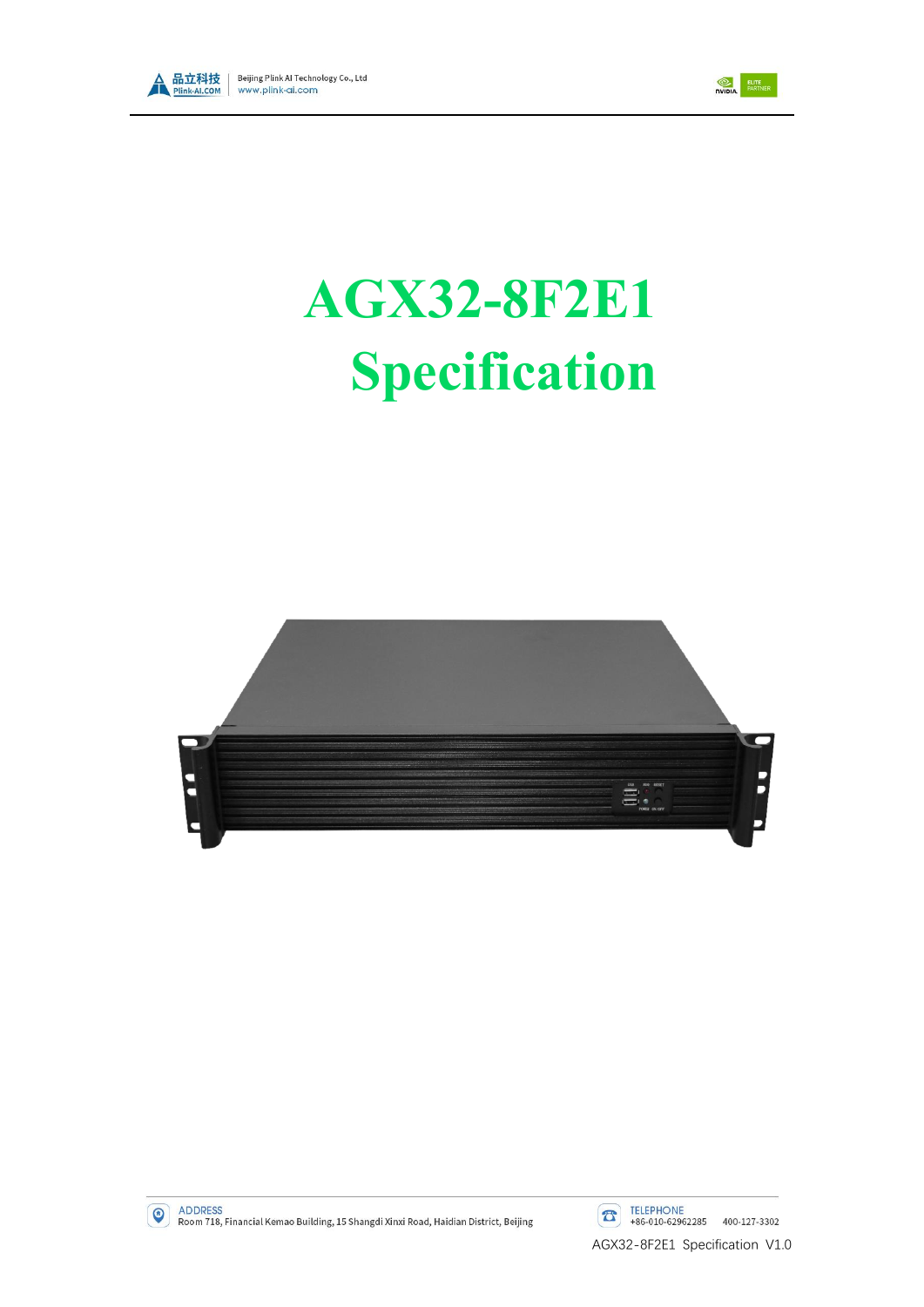



# **Document History**

| <b>Version</b> | Date            | <b>Description of</b> | <b>Applicable</b> |  |
|----------------|-----------------|-----------------------|-------------------|--|
|                |                 | <b>Change</b>         | hardware version  |  |
| V1.0           | $2022 - 3 - 21$ | Initial Release       | V1.0              |  |

ADDRESS<br>Room 718, Financial Kemao Building, 15 Shangdi Xinxi Road, Haidian District, Beijing

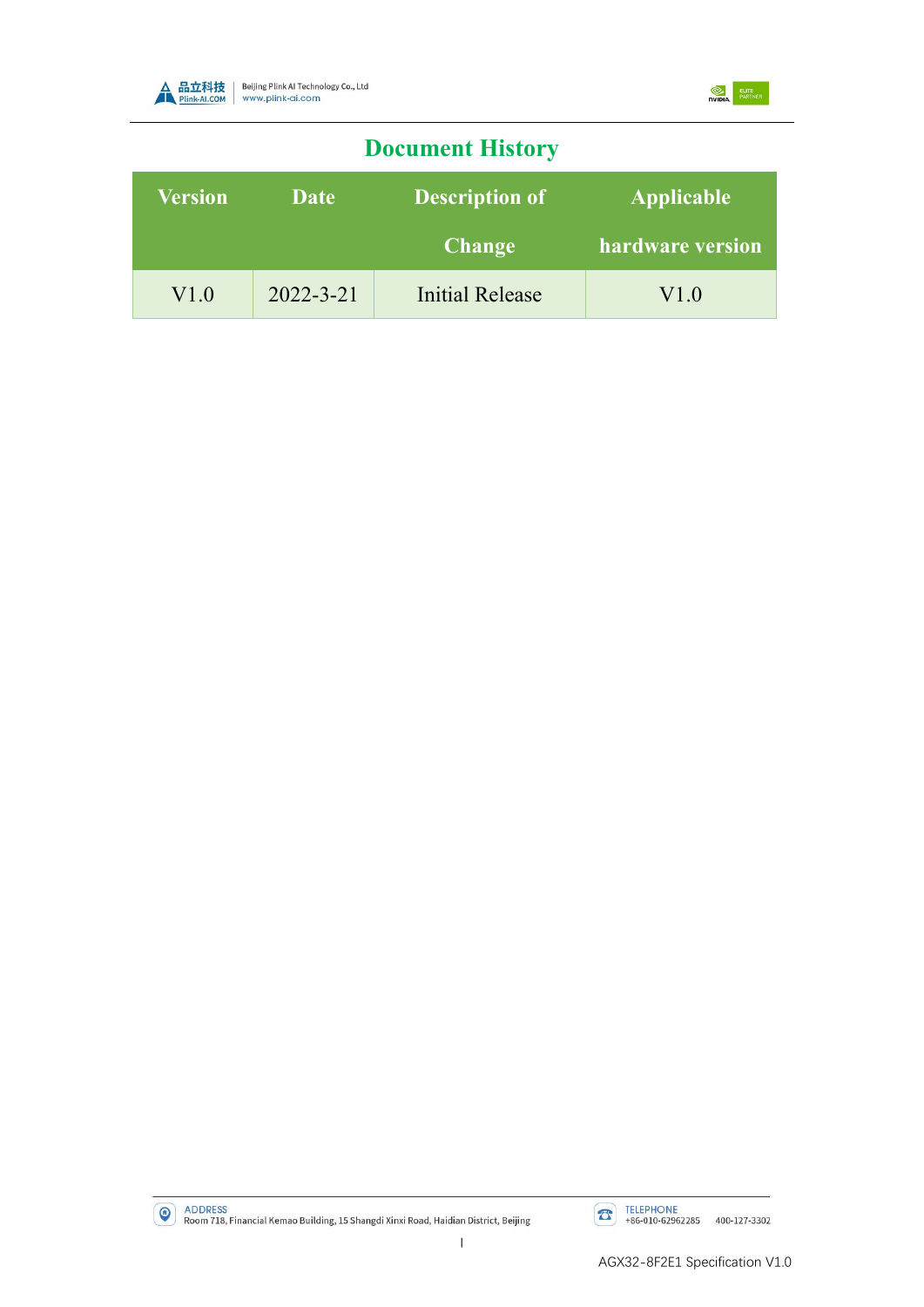





Electronic components and circuits are very sensitive to electrostatic discharge, although the company will do anti-static protection design on the main interface of the board when designing circuit board products, but it is difficult to do anti-static safety protection for all components and circuits. Therefore, it is recommended to follow esd safety precautions when handling any circuit board component. Esd protection measures include but are not limited to the following:

➢ During transportation or storage, place the card in an ESD bag and do not take it out until installation.

- $\triangleright$  Release the static electricity before touching the board. Wear a discharge grounding wrist strap.
- ➢ Operate the circuit board only in electrostatic discharge safety area.
- ➢ Avoid moving circuit boards in carpeted areas.
- ➢ Avoid direct contact with electronic components on the board by edge contact.

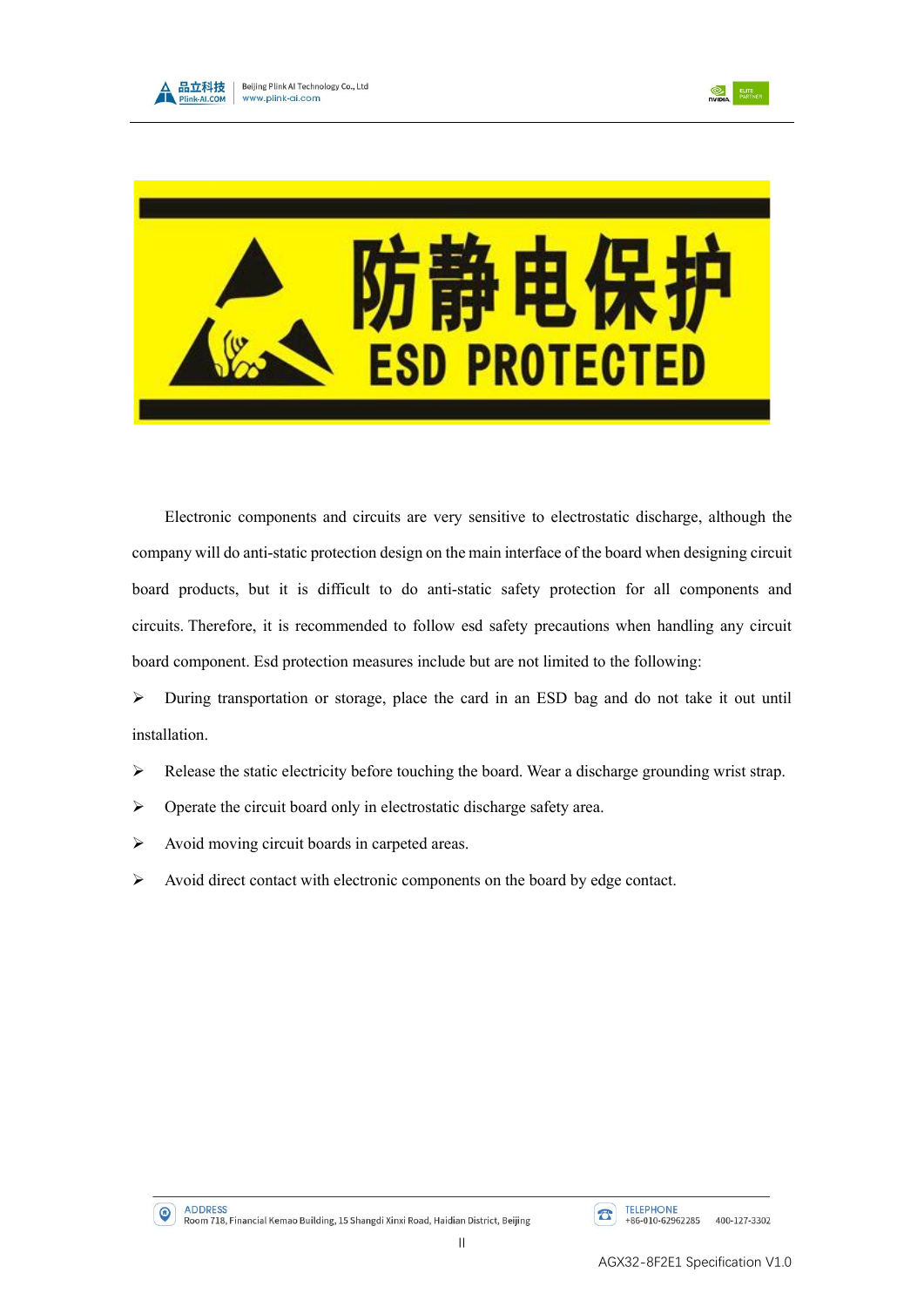



## **Precautions and after-sales maintenance**

#### Matters needing attention

- ◆ Before using the product, please read this manual carefully and keep it properly for future reference;
- ◆ Please pay attention to and follow all warnings and guidelines marked on the product;
- ◆ Please use this product in a cool, dry and clean place;

◆ Do not use this product in the environment of alternating cold and heat to avoid condensation and damage to internal components;

◆ Do not splash any liquid on the product. It is forbidden to use organic solvent or corrosive liquid to clean the product:

◆ Do not use this product in dusty and messy environment. If it is not used for a long time, please pack the product;

◆ Do not use it in an environment with excessive vibration. Any falling or knocking may damage the lines and components

◆ Do not plug and unplug the core board and peripheral modules when the power is on;

◆ Do not repair or disassemble the product by yourself. If the product fails, contact the company for repair in time;

Do not modify or use unauthorized accessories by yourself, and the damage caused will not be guaranteed;

#### **After sales maintenance**

1. Warranty period

Bottom plate and core plate: 3 years (non-human damage)

2. Contact information

Address: room 718, financial science and trade building, No. 15,Shangdi Information Road , Haidian District, Beijing

- Addressee: RMA
- Telephone: 010-62962285
- Mailing instructions: contact the sales personnel of the company in advance, and arrange technicians to verify and eliminate the errors caused by misoperation as soon as possible. After verification, please mail the equipment to the company. When mailing, please attach a list of items and the cause of failure for easy verification, so as to avoid loss and loss in the process of express delivery.

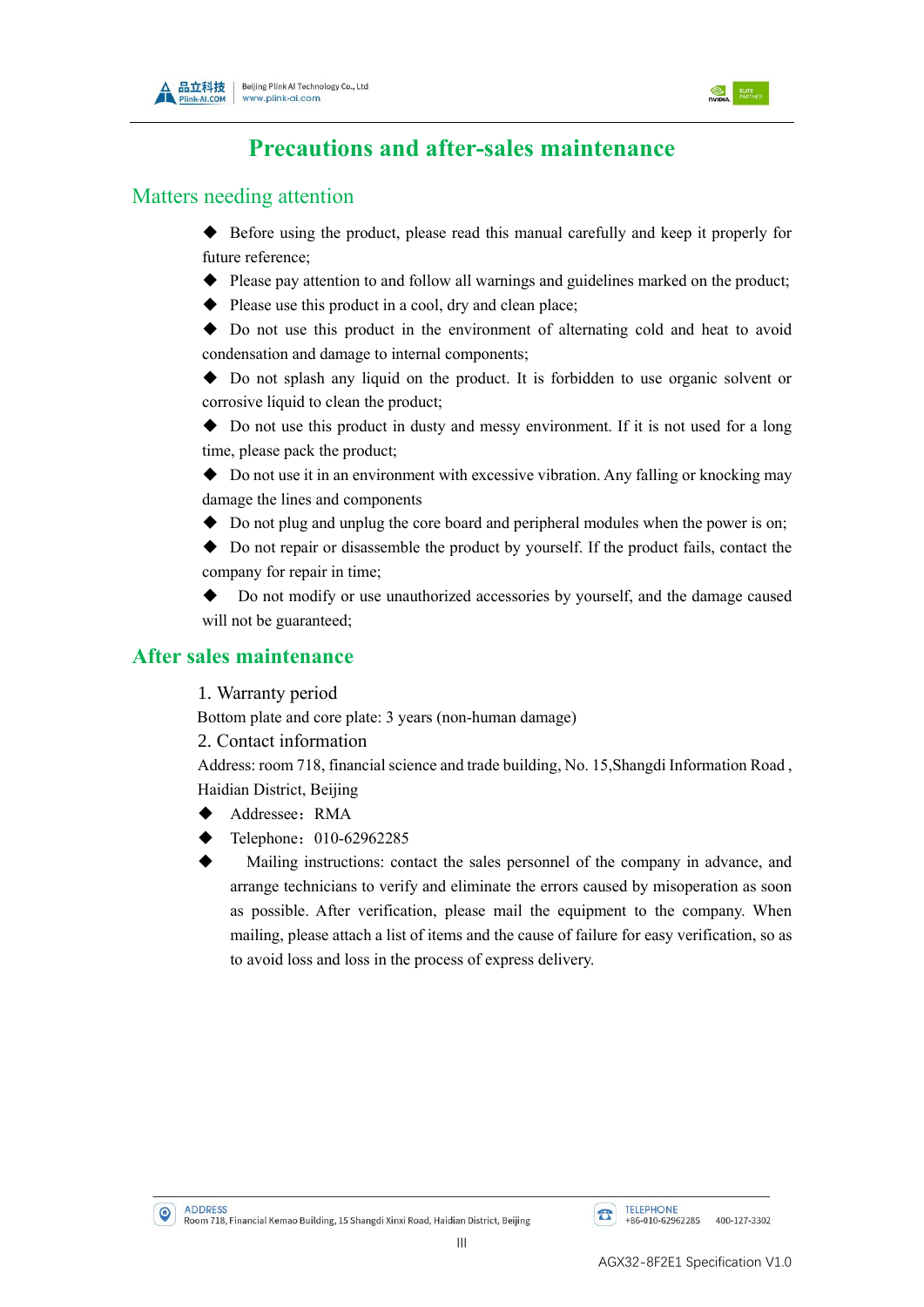



## **Table of Contents**

| Chapter 2. Function and location of external interface 3 |  |
|----------------------------------------------------------|--|
|                                                          |  |
|                                                          |  |
|                                                          |  |
|                                                          |  |

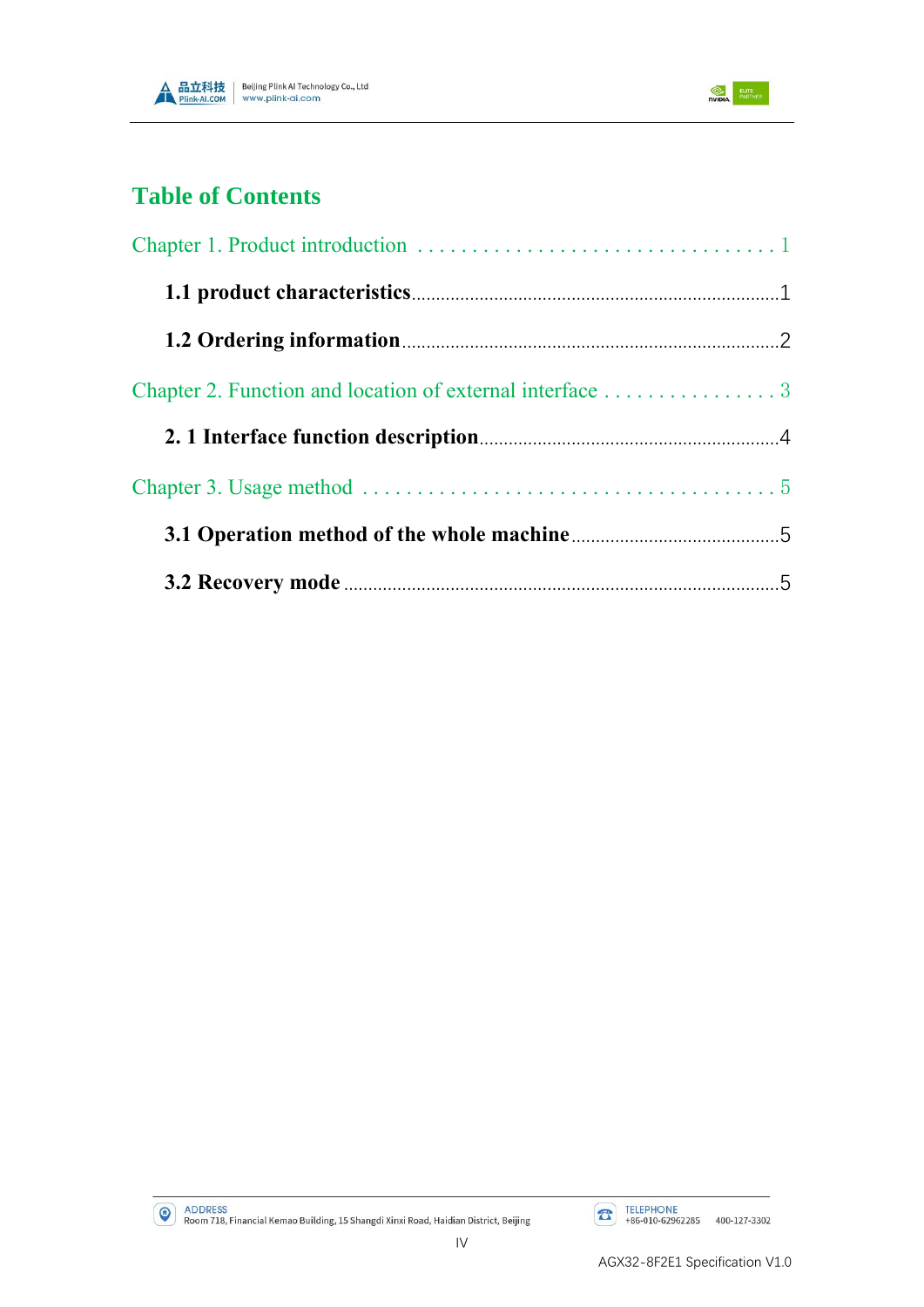

# <span id="page-5-0"></span>**Chapter 1. Product introduction**

AGX32-8F2E1 is a matching NVIDIA ® Jetson ™ Rack 2U industrial control computer of AGX Xavier core module. The main interface is designed for electrostatic safety protection, and a highly reliable power application scheme is adopted. The input power supply has overvoltage and reverse polarity protection functions, and has rich external interfaces. The internal interface devices adopt wide temperature models.

AGX32-8F2E1 standard model is equipped with Buffalo Jinqiang 300 switching power supply, and the rated power can reach 300W. Rack type standard 2U chassis is adopted, which can be installed on the server rack.

## <span id="page-5-1"></span>**1.1 product characteristics**

- ➢ Factory preinstalled AGX Xavier core module
- $\geq 1$  full speed usb 3 1 type a connector
- ➢ 1 micro USB connector
- $\triangleright$  Two Gigabit Ethernet (10 / 100 / 1000 Base-T) RJ45 connectors (one of which

is optional)

- ➢ One M.2 connector, supporting 2280 storage device.
- $\triangleright$  One HDMI 2.0 interface (maximum 6gbps, 24bpp, 4096x2160 $@60Hz$ ).
- $\triangleright$  1 working indicator.
- $\geq 1$  micro SD card slot.
- $\triangleright$  One full-length minipcie connector.
- $\triangleright$  It can support automatic power on or key start.
- ➢ Onboard reset and recovery buttons.
- $\triangleright$  Two can bus interfaces with onboard transceiver.
- ➢ Two RS-232 level serial ports and one 3.3V level debug serial port (UART)
- $\triangleright$  Four 3.3V bit programmable gpios.
- ➢ One group of SPI signals at 3.3V level and two groups of I2C signals at 3.3V

level.

 $\triangleright$  Product size: 430mm × 360mm × 88 mm.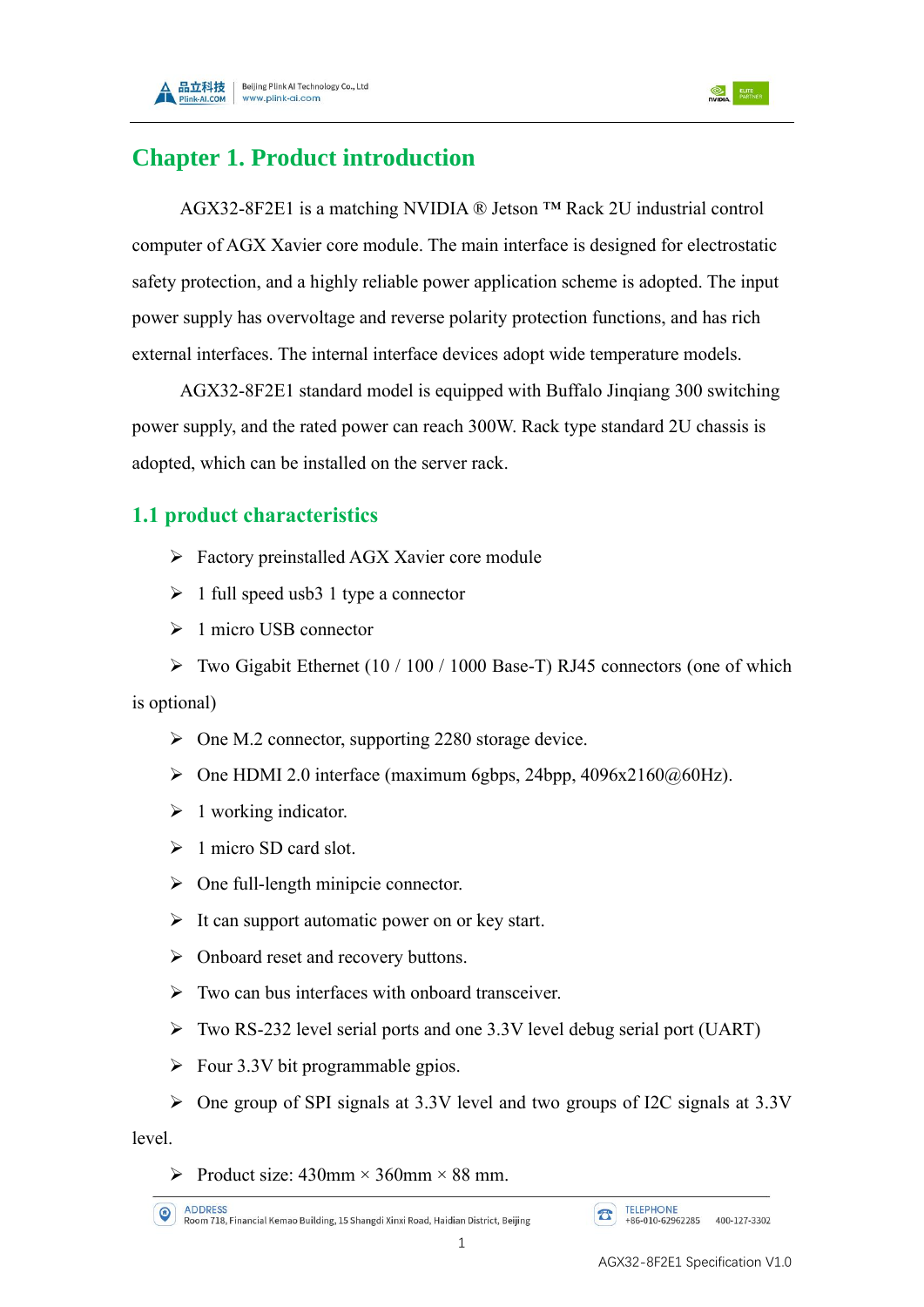



- ➢ Power requirements: 220V.
- $\triangleright$  Working temperature: 20 ~ + 85 °C.
- $\blacktriangleright$  Weight: 6050g.

## <span id="page-6-0"></span>**1.2 Ordering information**

| Order model        | <b>Function description</b>                                |
|--------------------|------------------------------------------------------------|
| <b>AGX32-8F2E1</b> | With NVIDIA Jetson $TM$ Rack AI industrial computer of AGX |
|                    | Xavier series core module                                  |

Taobao store address: <https://shop333807435.taobao.com/>

JD store address: <https://mall.jd.com/index-11467104.html?from=pc>

Address of Ali international station: https://plink-ai.en.alibaba.com/



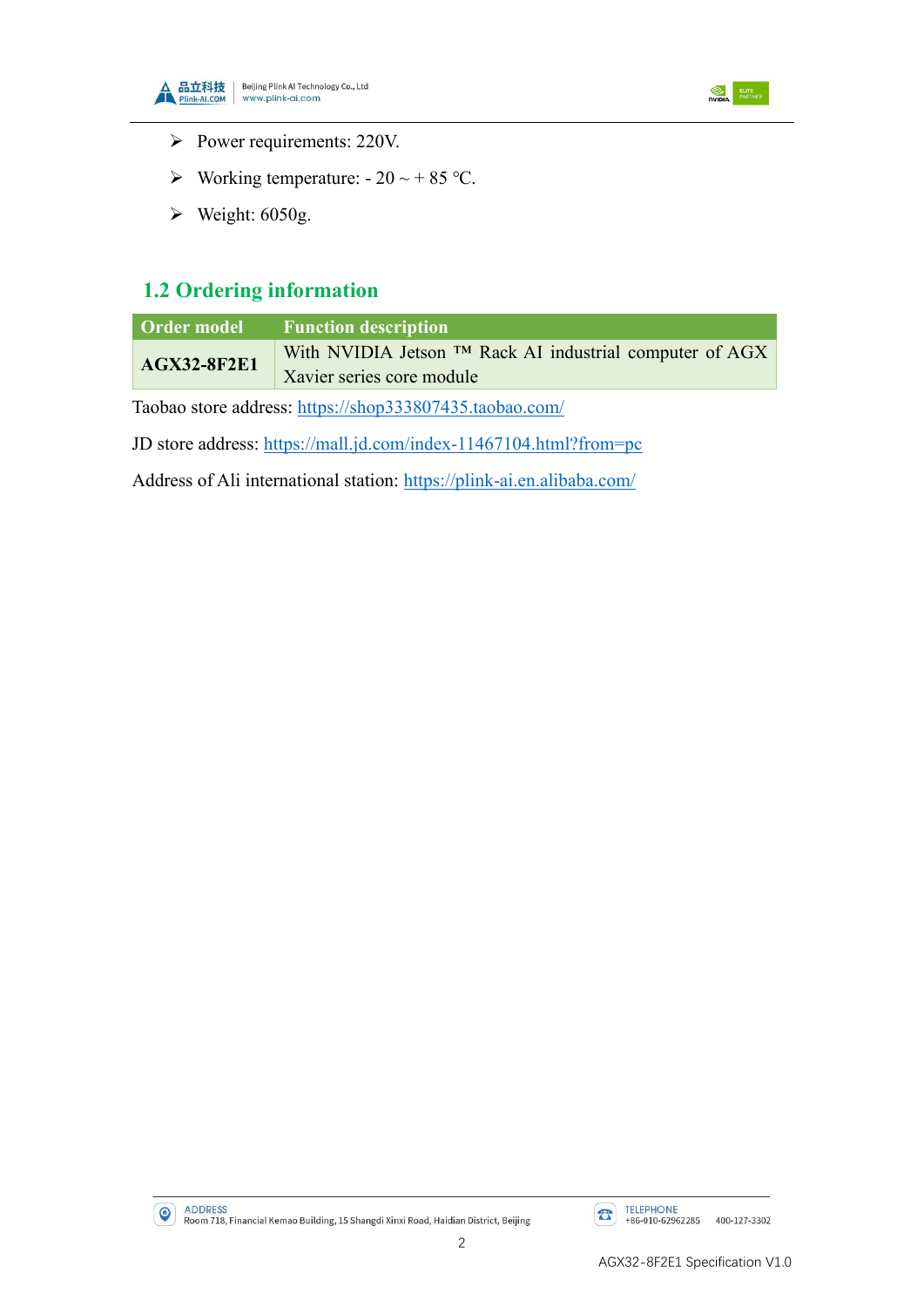



# <span id="page-7-0"></span>**Chapter 2. Function and location of external interface**











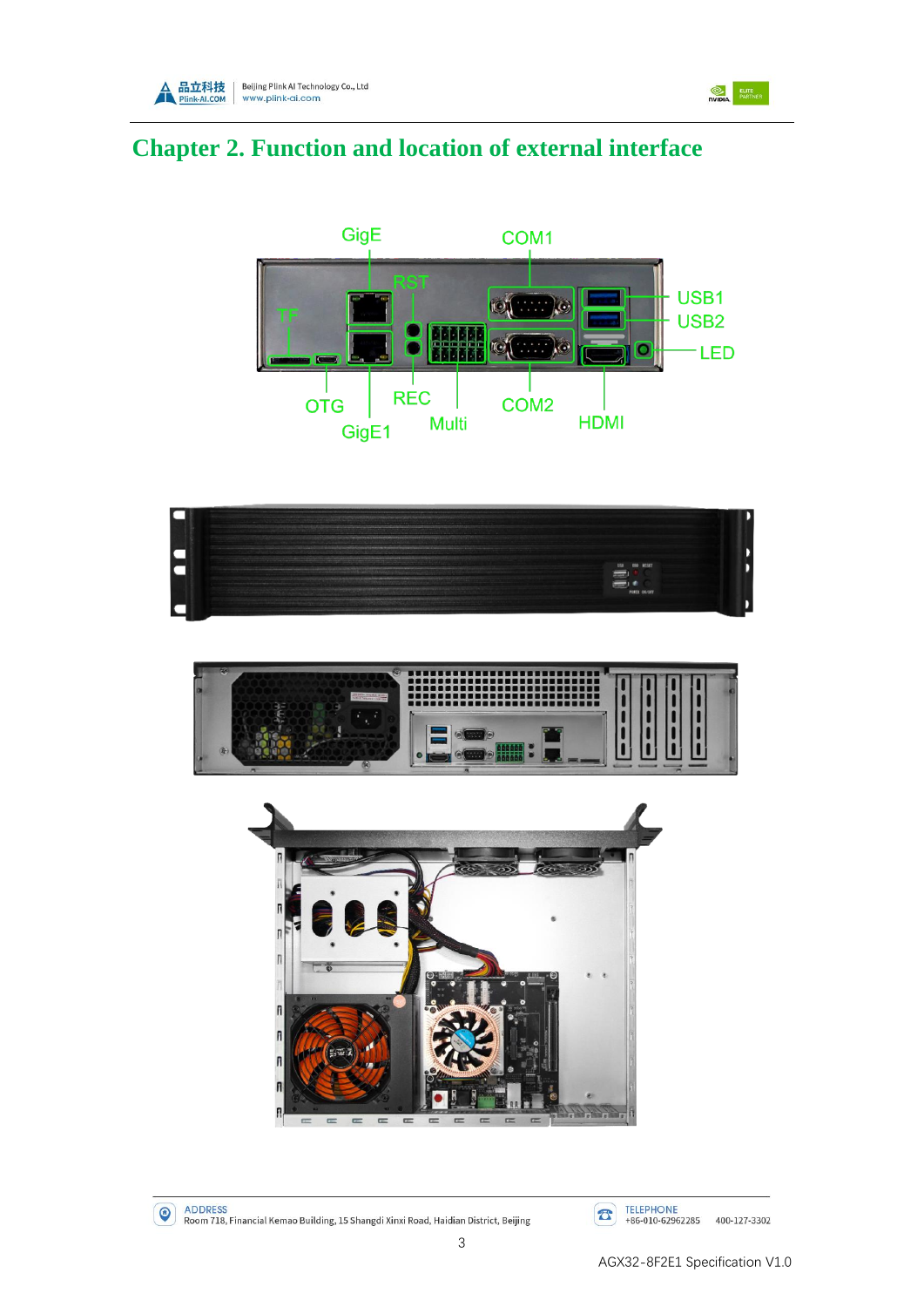



# <span id="page-8-0"></span>**2. 1 Interface function description**

| <b>Connector</b> | <b>Function description</b>                                                                                                  |            |                |                                                                  |  |  |
|------------------|------------------------------------------------------------------------------------------------------------------------------|------------|----------------|------------------------------------------------------------------|--|--|
| USB1             |                                                                                                                              |            |                | Type a usb3 0 standard connector, supporting usb3 1 function and |  |  |
| USB <sub>2</sub> | Type a usb3 0 standard connector, only supports USB2 0 function                                                              |            |                |                                                                  |  |  |
| <b>LED</b>       | System power indicator                                                                                                       |            |                |                                                                  |  |  |
| <b>HDMI</b>      | Type a HDMI display output interface                                                                                         |            |                |                                                                  |  |  |
| COM1             | DB9 connector, RS232 level standard interface, corresponding device<br>file name: /dev/ttyTHS1                               |            |                |                                                                  |  |  |
| COM <sub>2</sub> | DB9 connector, RS232 level standard interface, corresponding device<br>file name: /dev/THS0                                  |            |                |                                                                  |  |  |
| <b>REC</b>       | Press and hold the recovery key, and then power on to make the device                                                        |            |                |                                                                  |  |  |
| <b>RST</b>       | Reset button                                                                                                                 |            |                |                                                                  |  |  |
| GigE 、GigE1      | 10 / 100 / 1000m adaptive RJ45 network interface, GigE is optional,<br>please contact the sales department if necessary      |            |                |                                                                  |  |  |
| <b>OTG</b>       | Type B micro USB interface is used for OTG function output of                                                                |            |                |                                                                  |  |  |
| TF               | Micro TF Card Holder                                                                                                         |            |                |                                                                  |  |  |
|                  | Multifunctional IO interface                                                                                                 |            |                |                                                                  |  |  |
|                  | Pin                                                                                                                          | signal     | Pin            | signal                                                           |  |  |
|                  | $\mathbf{1}$                                                                                                                 | CAN1 H     | $\overline{2}$ | 3.3V                                                             |  |  |
|                  | 3                                                                                                                            | CAN1 L     | 4              | <b>GND</b>                                                       |  |  |
|                  | 5                                                                                                                            | <b>GND</b> | 6              | GPIO08                                                           |  |  |
|                  | 7                                                                                                                            | CAN0 H     | 8              | GPIO09                                                           |  |  |
|                  | 9                                                                                                                            | CAN0 L     | 10             | GPIO17                                                           |  |  |
|                  | 11                                                                                                                           | <b>GND</b> | 12             | GPIO27(PWM)                                                      |  |  |
| Multi            | The signal pin sequence of this interface is shown in the figure below.<br>The mapping number of GPIO08 in the system is 256 |            |                |                                                                  |  |  |
|                  | The mapping number of GPIO09 in the system is 257                                                                            |            |                |                                                                  |  |  |
|                  | The mapping number of GPIO17 in the system is 417                                                                            |            |                |                                                                  |  |  |
|                  | The mapping number of GPIO27 in the system is 393                                                                            |            |                |                                                                  |  |  |